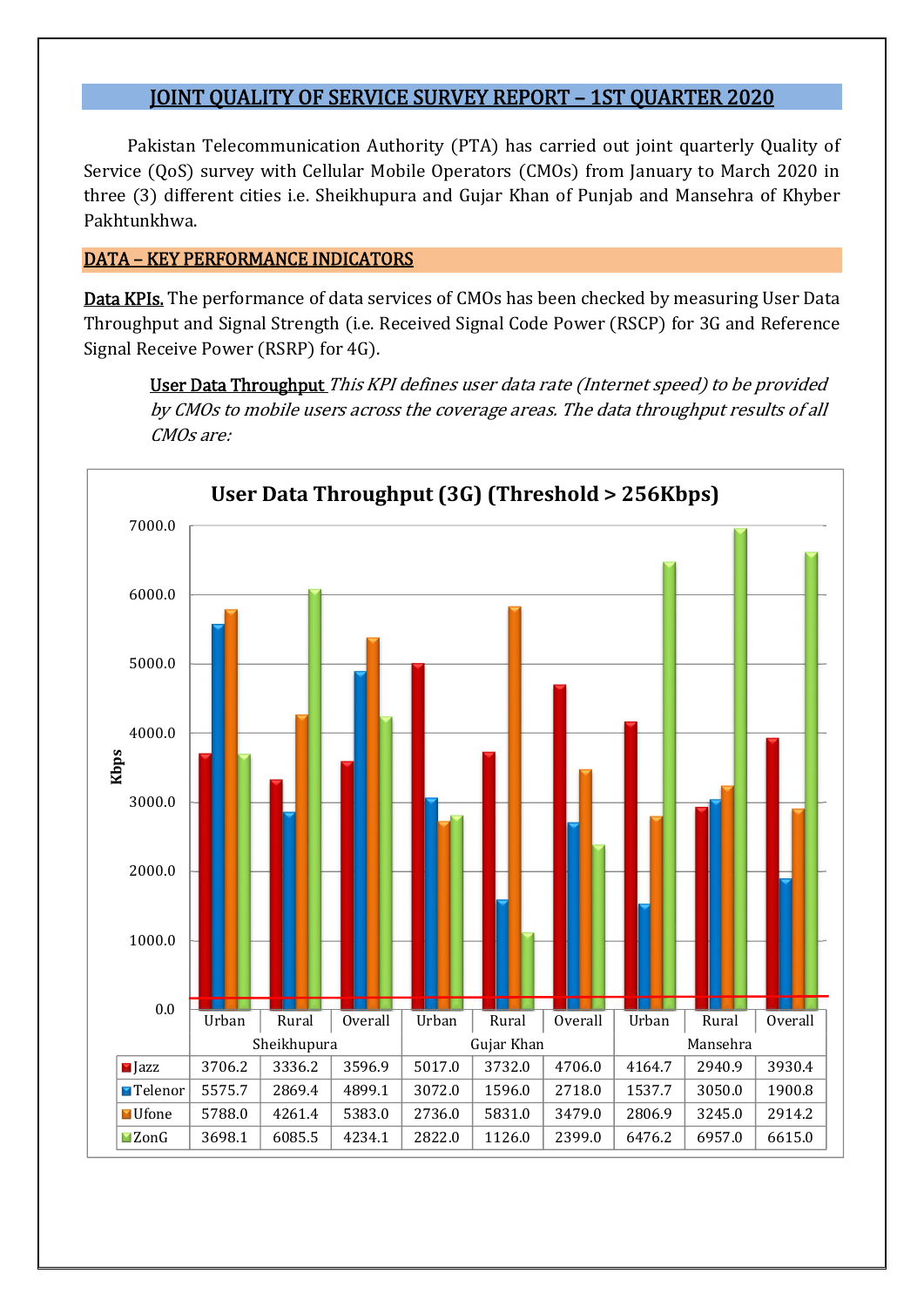

 Telenor has not achieved the threshold of 2Mbps User Data Throughput for 4G services in Urban Areas at Mansehra.

SIGNAL STRENGTH. This KPI defines Received Signal Code Power (RSCP) for 3G and Reference Signal Receive Power (RSRP) for 4G and denotes the power measured by a receiver on a particular physical communication channel. It is used as an indication of signal strength, as a handover criterion, in downlink power control, and to calculate path loss". The Signal Strength for CMOs are:

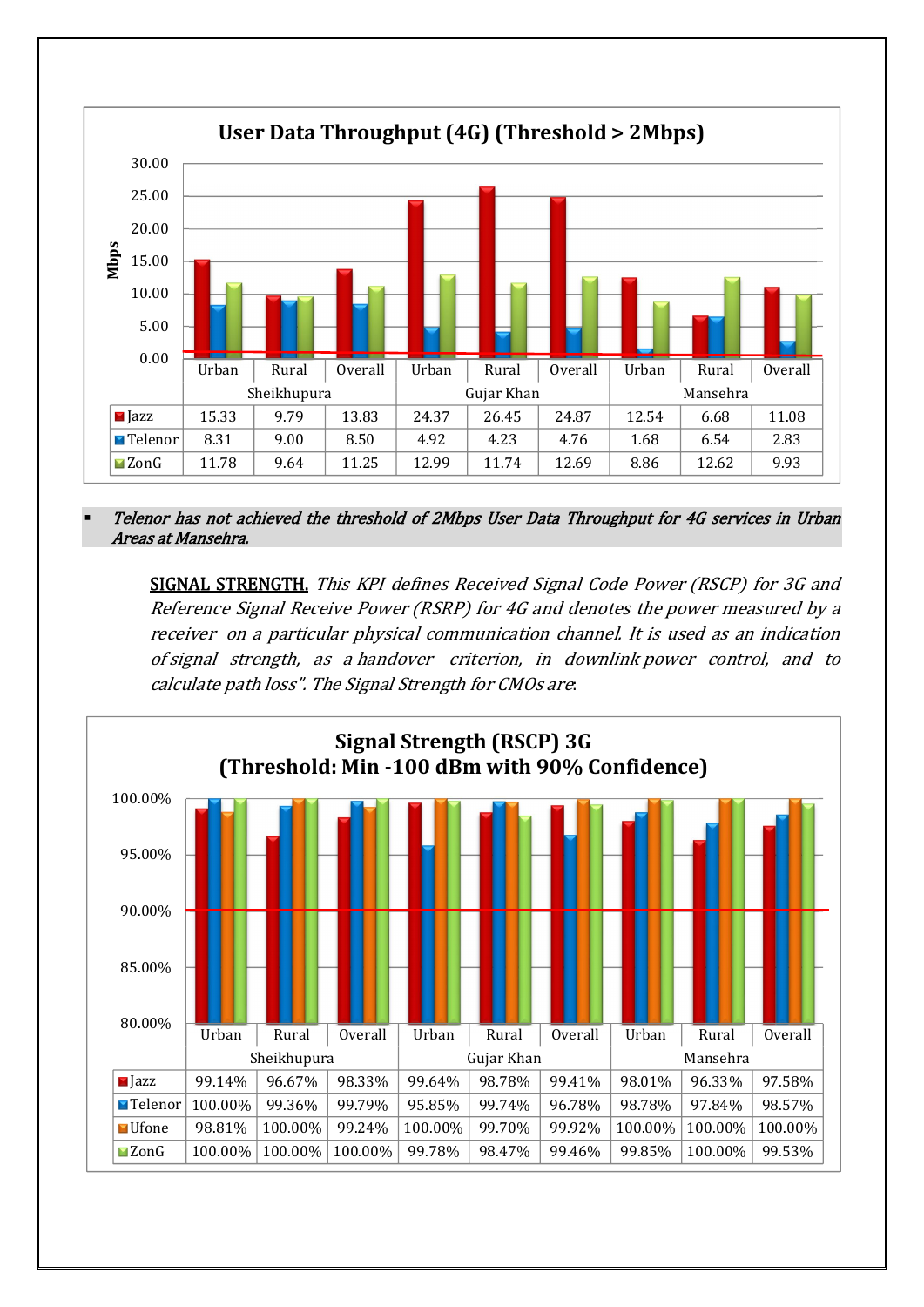

- Telenor has not met the confidence level of 90% of signal strength (i.e. -100dBm of RSRP of 4G) in Urban Areas of Gujar Khan, Rural and Overall Areas of Mansehra.
- ZonG has not met the confidence level of 90% of signal strength (i.e. -100dBm of RSRP of 4G) in Rural Areas of Gujar Khan.
- Jazz has not met the confidence level of 90% of signal strength (i.e. -100dBm of RSRP of 4G) in Rural Areas of Sheikhupura.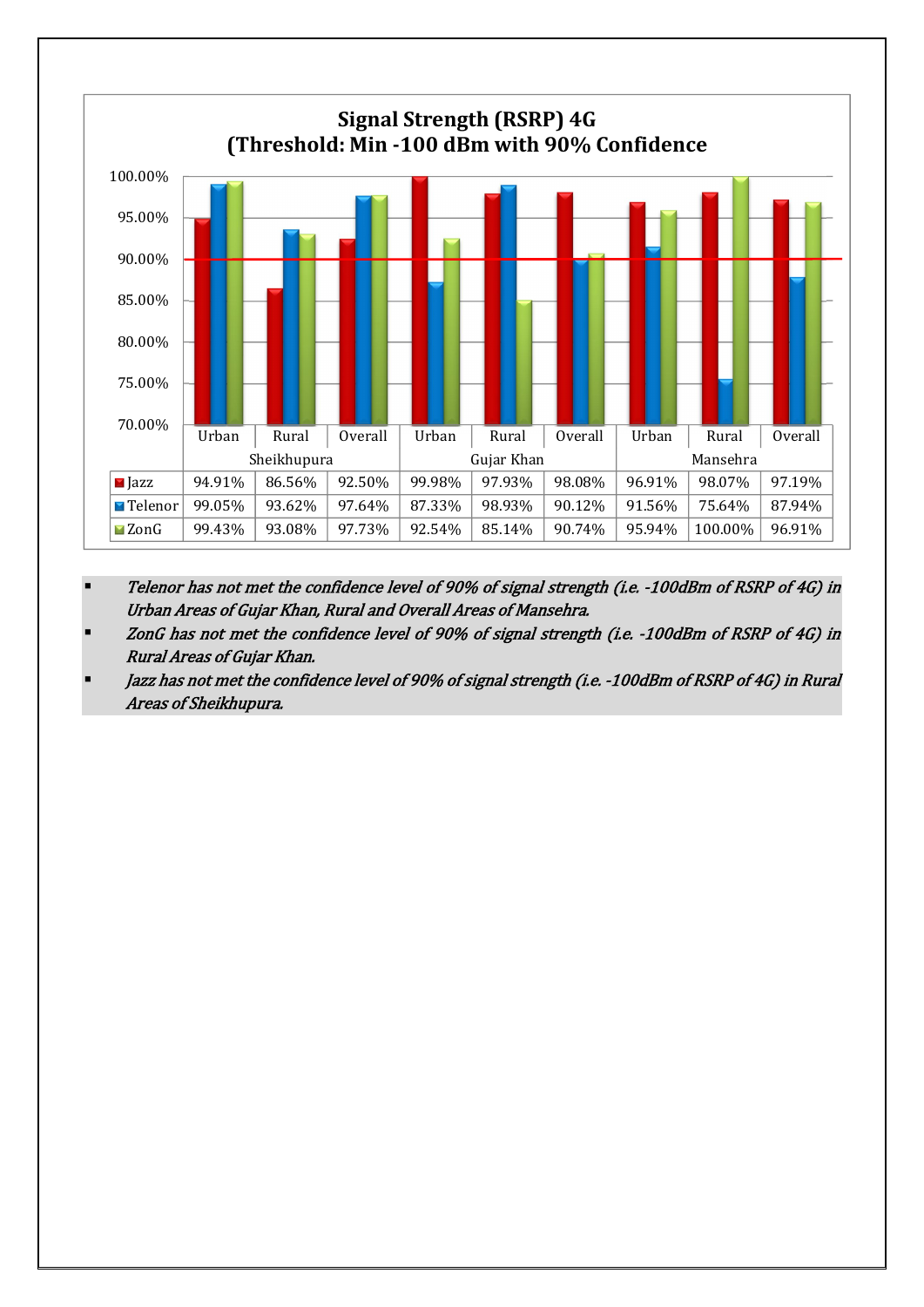### VOICE – KEY PERFORMANCE INDICATORS

Voice KPIs. The performance of voice services of CMOs has been checked by measuring Network Down Time/Network Accessibility, Grade of Service, Service Accessibility, Call Connection Time, Call Completion Ratio, End-to-End Speech Quality and Session Abnormal Release Rate Key Performance Indicators (KPIs).

Network Accessibility. "The probability that mobile services are available to an end customer by display of the network indicator on the mobile equipment".



Grade of Service (GOS). "Grade of Service is probability that the end customer cannot access the mobile services when requested if it is offered by display of the network indicator on the mobile phone. In simple words, Grade of Service is Network Blocking".

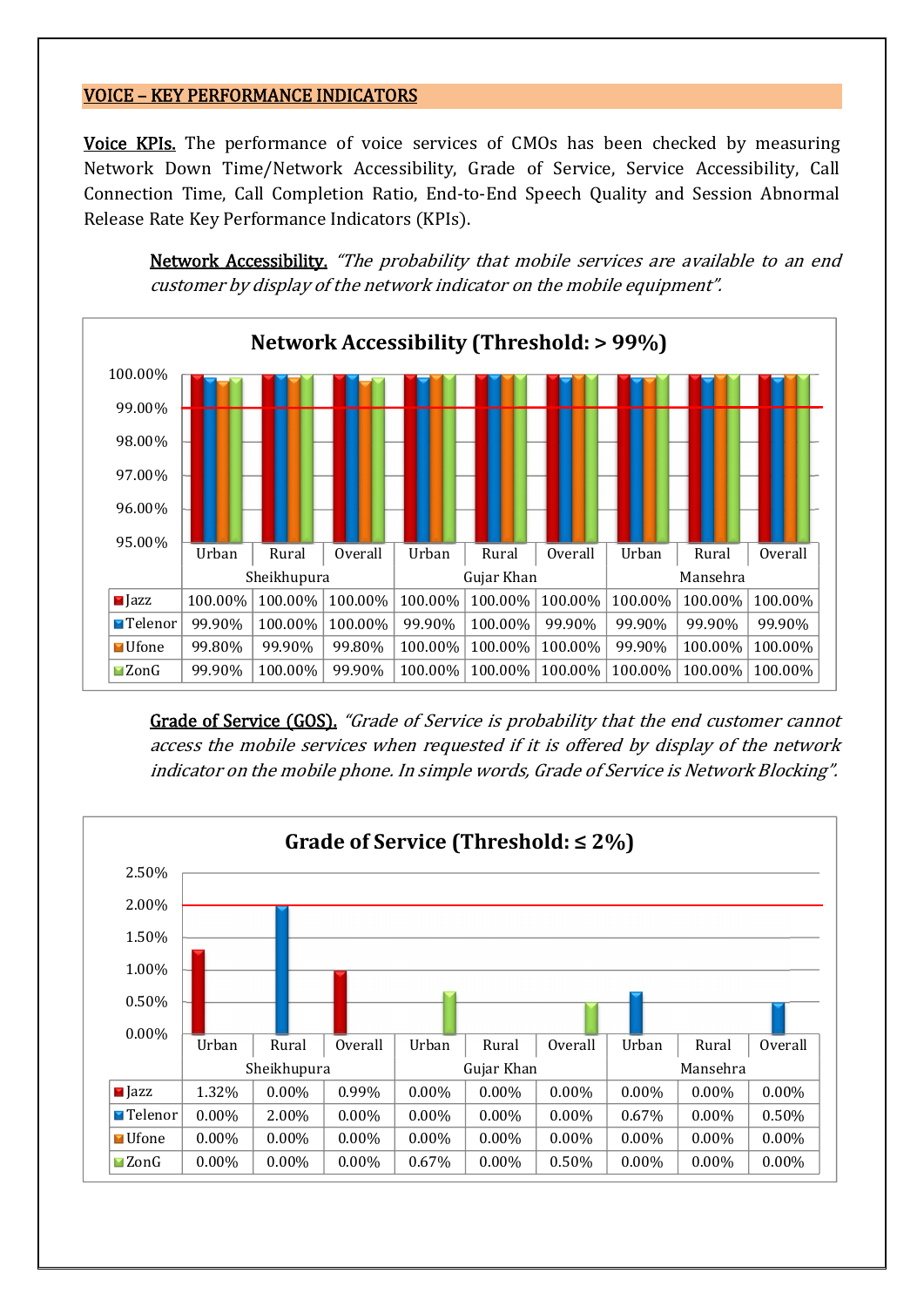



Call Connection Time. "Call Connection Time is the time between sending of complete call initiation information by the caller and in return receipt of call setup notification. In simple words, it is time between dialing a number and hearing ring-back tone".



 Telenor has not met the threshold value of 6.5 Seconds of Call Connection Time in Urban, Rural and Overall Areas of Sheikhupura.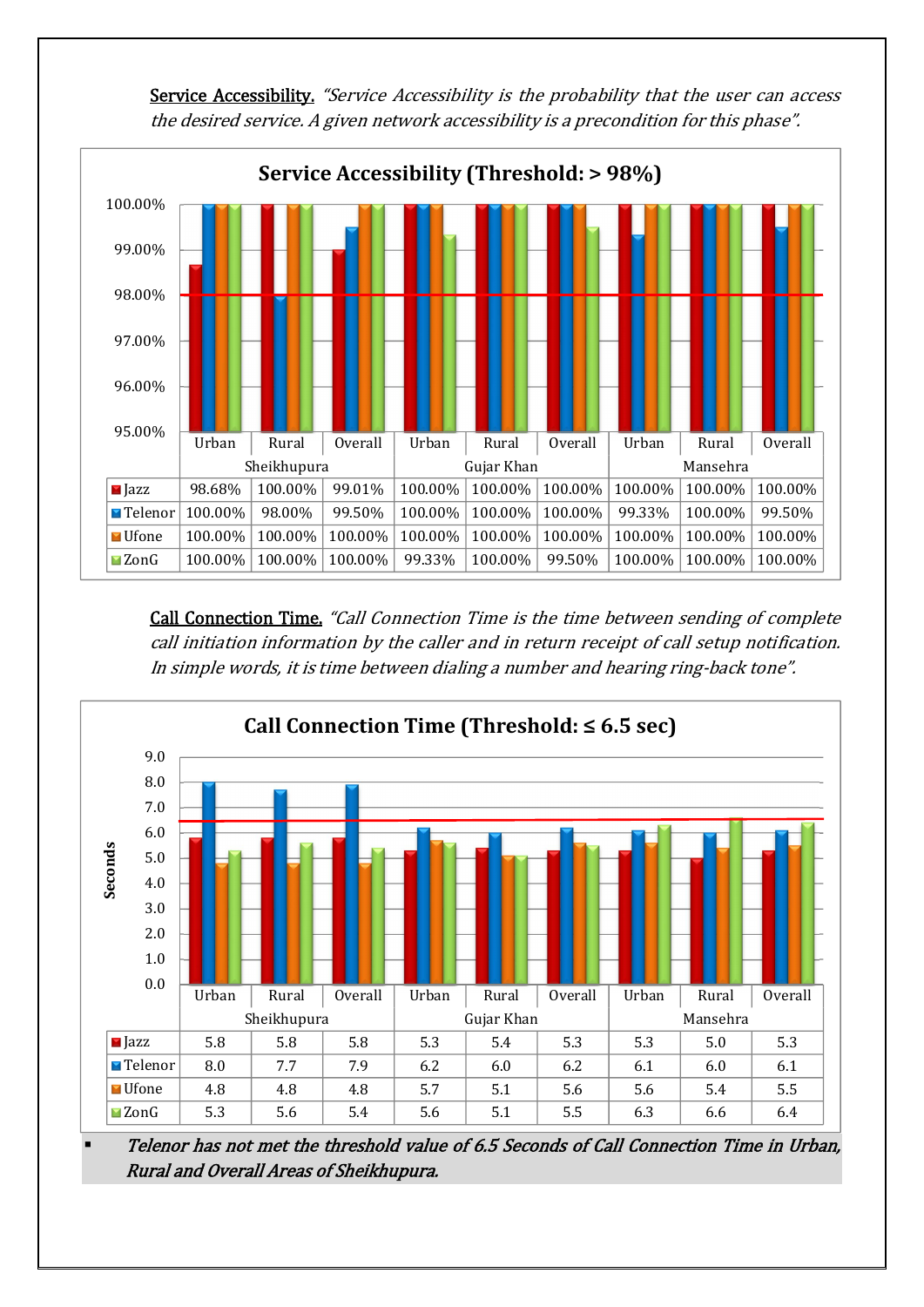# ZonG has not met the threshold value of 6.5 Seconds of Call Connection Time in Rural Areas of Mansehra.

Call Completion Ratio. "Call Completion Ratio is the probability that a service, once obtained, will continue to be provided under given conditions for a given time duration or until deliberately terminated by either caller (A-party) or receiver (B-party). In simple words, this KPI provides information about Call Drops".



#### Call Completion Ratio of 98% has not been met by Telenor in Urban and Overall Areas of Sheikhupura.

End-to-End Speech Quality. End-to-End Speech Quality is the degree of speech quality that a listener perceives at the terminal/mobile with a talker at the other end. In simple words, it provides information about clarity of voice.

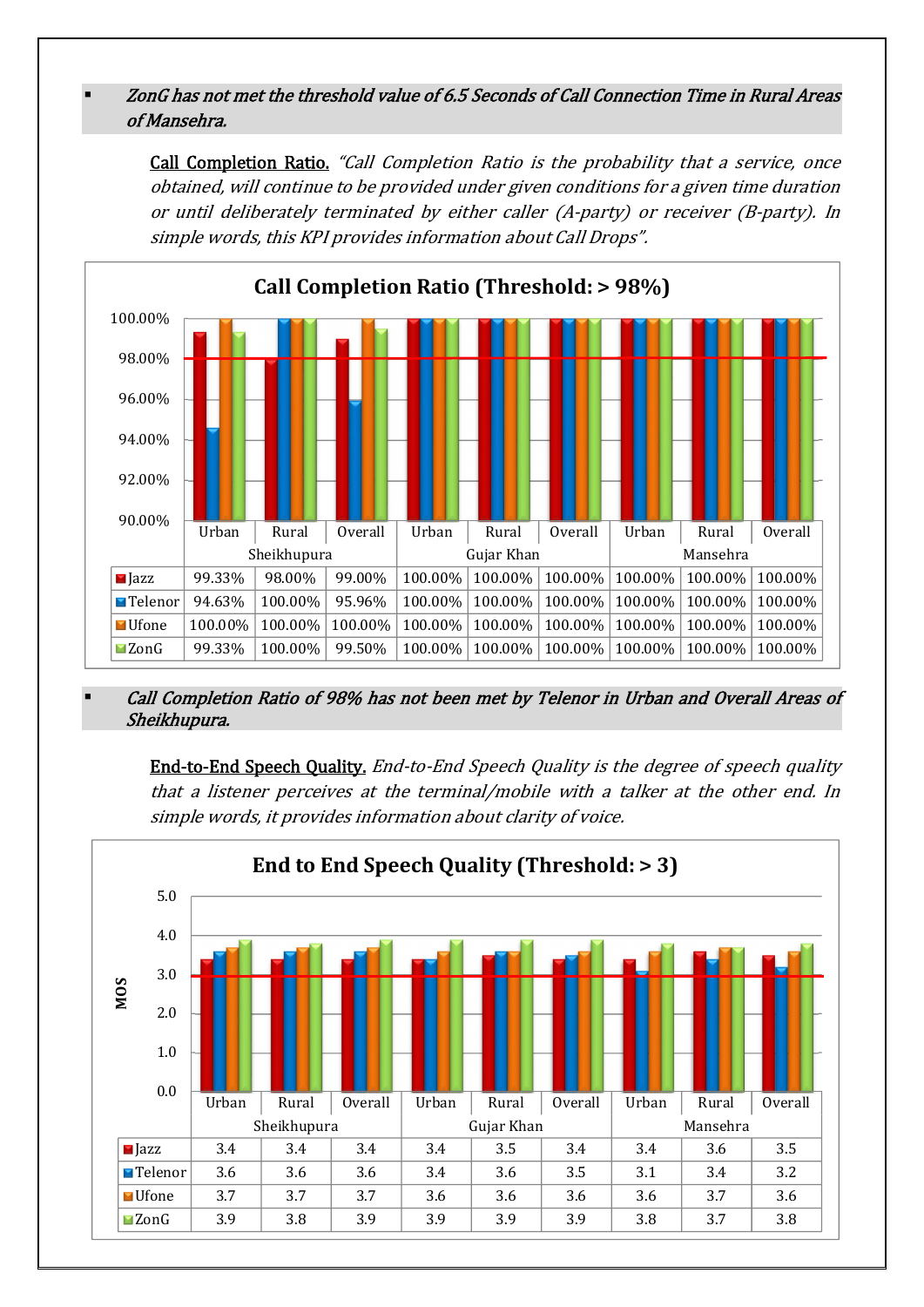

Inter System Handover (ISHO) For Circuit Switched Voice. "Inter System Handover is the measurement of successfulness of Handover in 3G/2G for Circuit Switched Voice."

 Inter System Handover Success Rate of Circuit Switched (CS) Voice of 98% has not been met by Jazz in Rural Areas of Sheikhupura, Urban and Overall Areas of Gujar Khan and Urban Areas of Mansehra.